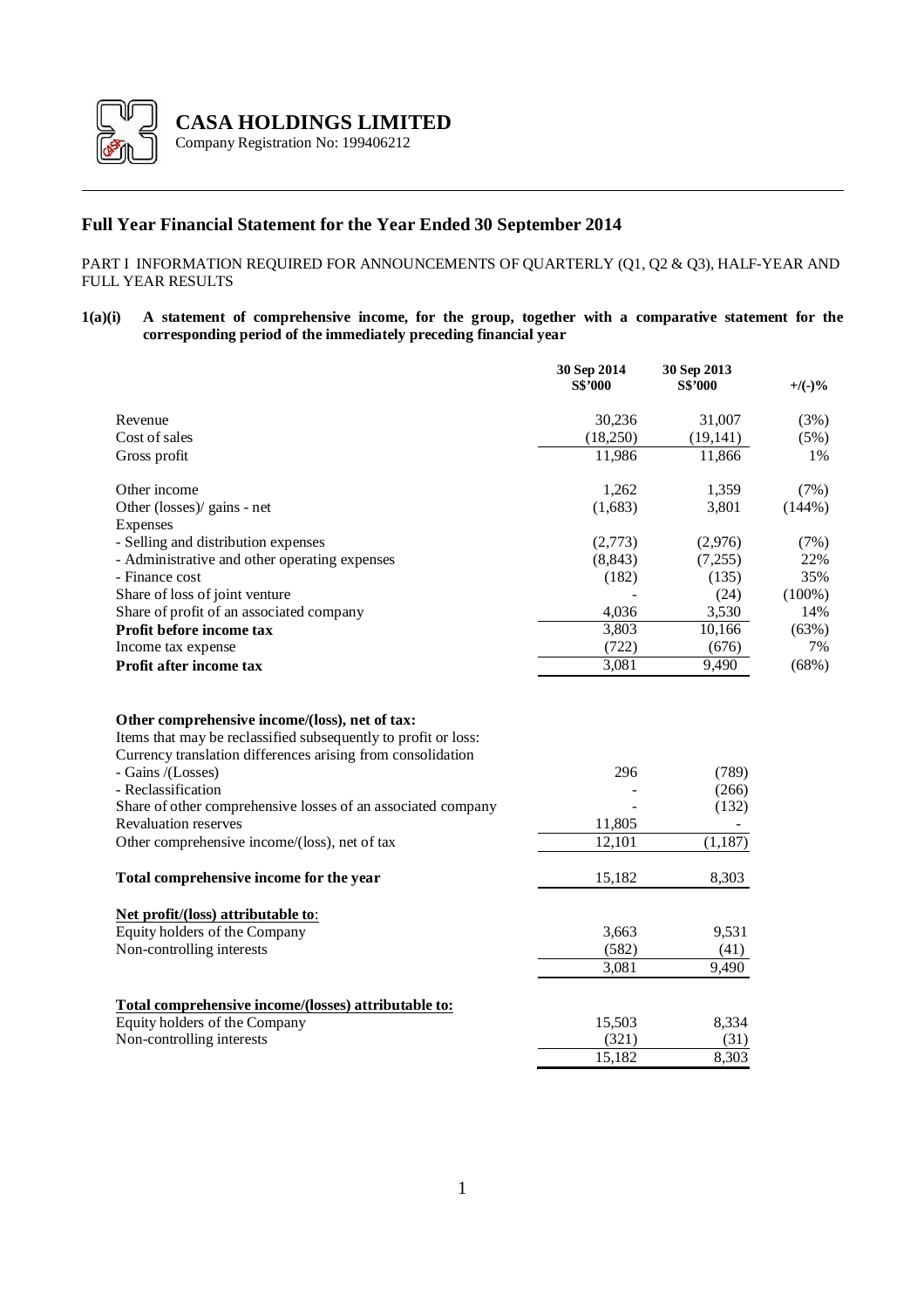|                                                                                           | 30 Sep 2014<br><b>S\$'000</b> | 30 Sep 2013<br><b>S\$'000</b> |
|-------------------------------------------------------------------------------------------|-------------------------------|-------------------------------|
| Charging/(crediting):                                                                     |                               |                               |
| Allowance for impairment of trade and other receivables                                   | 249                           | 135                           |
| Reversal of allowance for impairment of trade and other receivables made in prior<br>year | (99)                          | (161)                         |
| Reversal of allowance for impairment of investment in associated company                  |                               | (3,555)                       |
| Depreciation of property, plant and equipment                                             | 614                           | 555                           |
| Property, plant and equipment written off                                                 | 163                           |                               |
| Amortisation of land use rights                                                           | 19                            | 19                            |
| Gain on disposal of property, plant and equipment                                         | (6)                           | (27)                          |
| Gain on disposal of financial assets at fair value through profit and loss                | (8)                           | (151)                         |
| Gain on deemed disposal of a joint venture                                                | (1,276)                       |                               |
| Provision for warranty claims                                                             | 215                           | 217                           |
| Foreign exchange loss/(gain) - net                                                        | 499                           | (16)                          |
| Fair value gain on investment properties                                                  | (156)                         |                               |
| Fair value loss/(gain) on financial assets at fair value through profit and loss          | 10                            | (10)                          |
| Employee compensation                                                                     | 5,723                         | 5,423                         |
| Impairment loss on goodwill                                                               | 2,615                         |                               |
| Inventories:                                                                              |                               |                               |
| - cost of inventories recognised as an expense (included in 'cost of sales')              | 17,617                        | 18,621                        |

# **1(a)(ii) The accompanying notes to the financial statements form an integral part of the financial statements**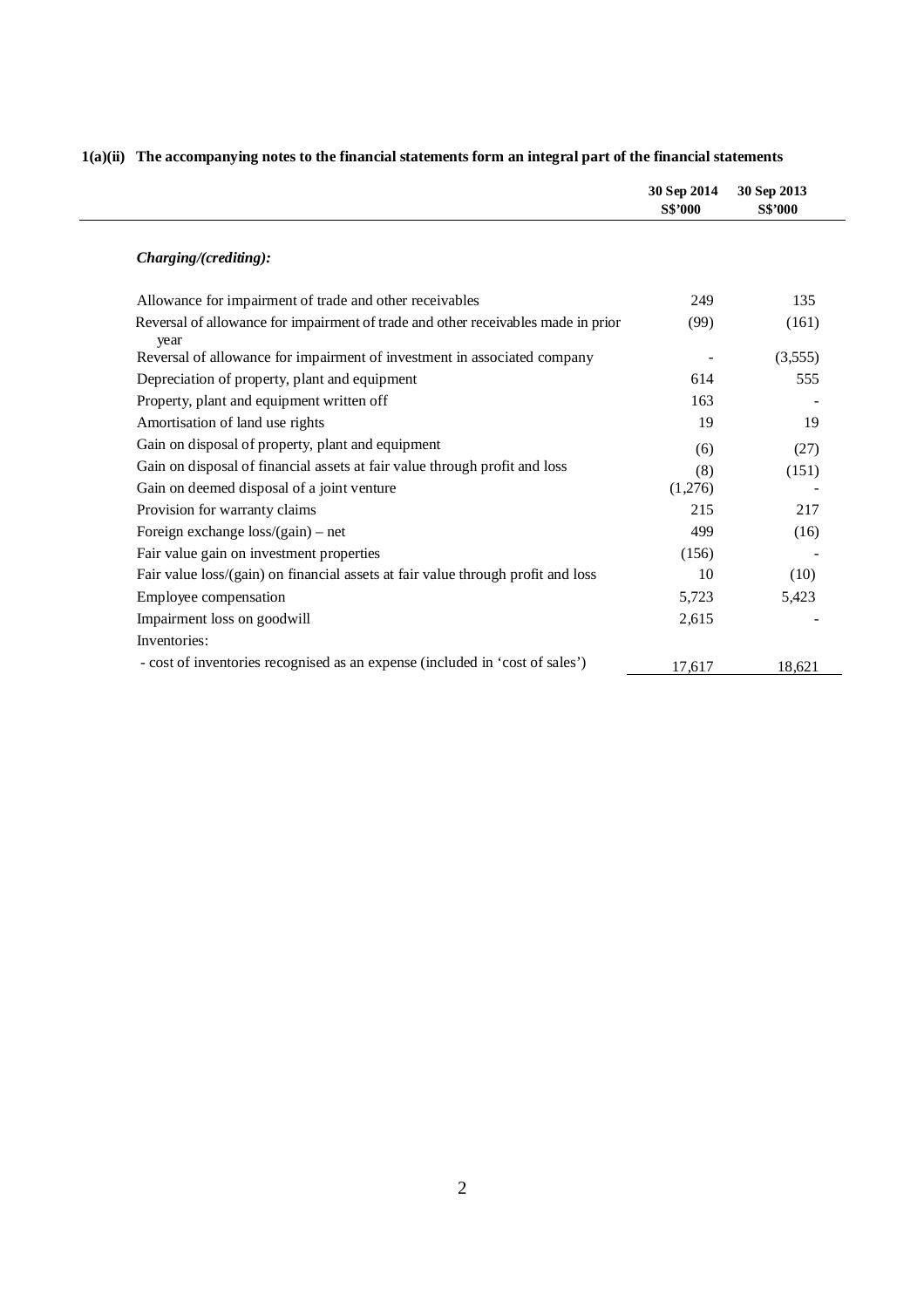#### **1(b)(i) A statement of financial position (for the issuer and group), together with a comparative statement as at the end of the immediately preceding financial year.**

|                                                                              | <b>The Group</b>              |                               | <b>The Company</b>            |                               |
|------------------------------------------------------------------------------|-------------------------------|-------------------------------|-------------------------------|-------------------------------|
| <b>Current Assets:</b>                                                       | 30 Sep 2014<br><b>S\$'000</b> | 30 Sep 2013<br><b>S\$'000</b> | 30 Sep 2014<br><b>S\$'000</b> | 30 Sep 2013<br><b>S\$'000</b> |
| Cash and cash equivalents                                                    | 12,666                        | 10,295                        | 4,379                         | 4,522                         |
| Financial assets, at fair value through profit or loss                       | $\overline{\phantom{m}}$      | 82                            |                               | 82                            |
| Trade and other receivables                                                  | 5,474                         | 14,358                        | 63                            | 60                            |
| Amount due from subsidiaries                                                 |                               |                               | 10,724                        | 7,882                         |
| Inventories                                                                  | 7,148                         | 7,695                         |                               |                               |
| Development properties                                                       | 59,080                        |                               |                               |                               |
| <b>Total current assets</b>                                                  | 84,368                        | 32,430                        | 15,166                        | 12,546                        |
| <b>Non-Current Assets:</b>                                                   |                               |                               |                               |                               |
| Club membership                                                              | 9                             | 9                             |                               |                               |
| Investment in an associated company                                          | 31,587                        | 28,929                        | 14,452                        | 14,452                        |
| Investment in joint venture                                                  |                               | 2,271                         |                               |                               |
| Investments in subsidiaries                                                  | 789                           |                               | 12,959<br>789                 | 14,229                        |
| Investment properties<br>Property, plant and equipment                       | 26,357                        | 11,445                        |                               | 393                           |
| Land use rights                                                              | 843                           | 862                           |                               |                               |
| Deferred tax assets                                                          | 55                            | 55                            |                               |                               |
| <b>Total non-current assets</b>                                              | 59,640                        | 43,571                        | 28,200                        | 29,074                        |
| <b>Total Assets</b>                                                          | 144,008                       | 76,001                        | 43,366                        | 41,620                        |
| <b>Current Liabilities:</b>                                                  |                               |                               |                               |                               |
| Trade and other payables                                                     | 26,708                        | 13,198                        | 204                           | 190                           |
| Amount due to subsidiaries                                                   |                               |                               | 7,427                         | 6,501                         |
| <b>Borrowings</b>                                                            | 2,447                         | 2,274                         |                               |                               |
| Provision for warranty claims                                                | 374                           | 400                           |                               |                               |
| Current income tax liabilities                                               | 731                           | 664                           |                               |                               |
| <b>Total current liabilities</b>                                             | 30,260                        | 16,536                        | 7,631                         | 6,691                         |
| <b>Non-Current Liabilities</b>                                               |                               |                               |                               |                               |
| Long-term borrowing                                                          | 32,713                        |                               |                               |                               |
| Derivative financial instrument                                              | 300                           |                               |                               |                               |
| <b>Total non-current liabilities</b>                                         | 33,013                        | $\overline{a}$                |                               |                               |
| <b>Total Liabilities</b>                                                     | 63,273                        | 16,536                        | 7,631                         | 6,691                         |
| <b>Net Assets</b>                                                            | 80,735                        | 59,465                        | 35,735                        | 34,929                        |
| <b>Capital and Reserves attributable to equity holders of</b><br>the Company |                               |                               |                               |                               |
| Share capital                                                                | 32,315                        | 32,315                        | 32,315                        | 32,315                        |
| Currency translation reserves                                                | (4,489)                       | (4,705)                       |                               |                               |
| <b>Revaluation reserves</b>                                                  |                               |                               |                               |                               |
|                                                                              | 14,020                        | 2,396                         |                               |                               |
| Retained earnings                                                            | 30,869                        | 29,304                        | 3,420                         | 2,614                         |
|                                                                              | 72,715                        | 59,310                        | 35,735                        | 34,929                        |
| Non-controlling interests                                                    | 8,020                         | 155                           |                               |                               |
| <b>Total Equity</b>                                                          | 80,735                        | 59,465                        | 35,735                        | 34,929                        |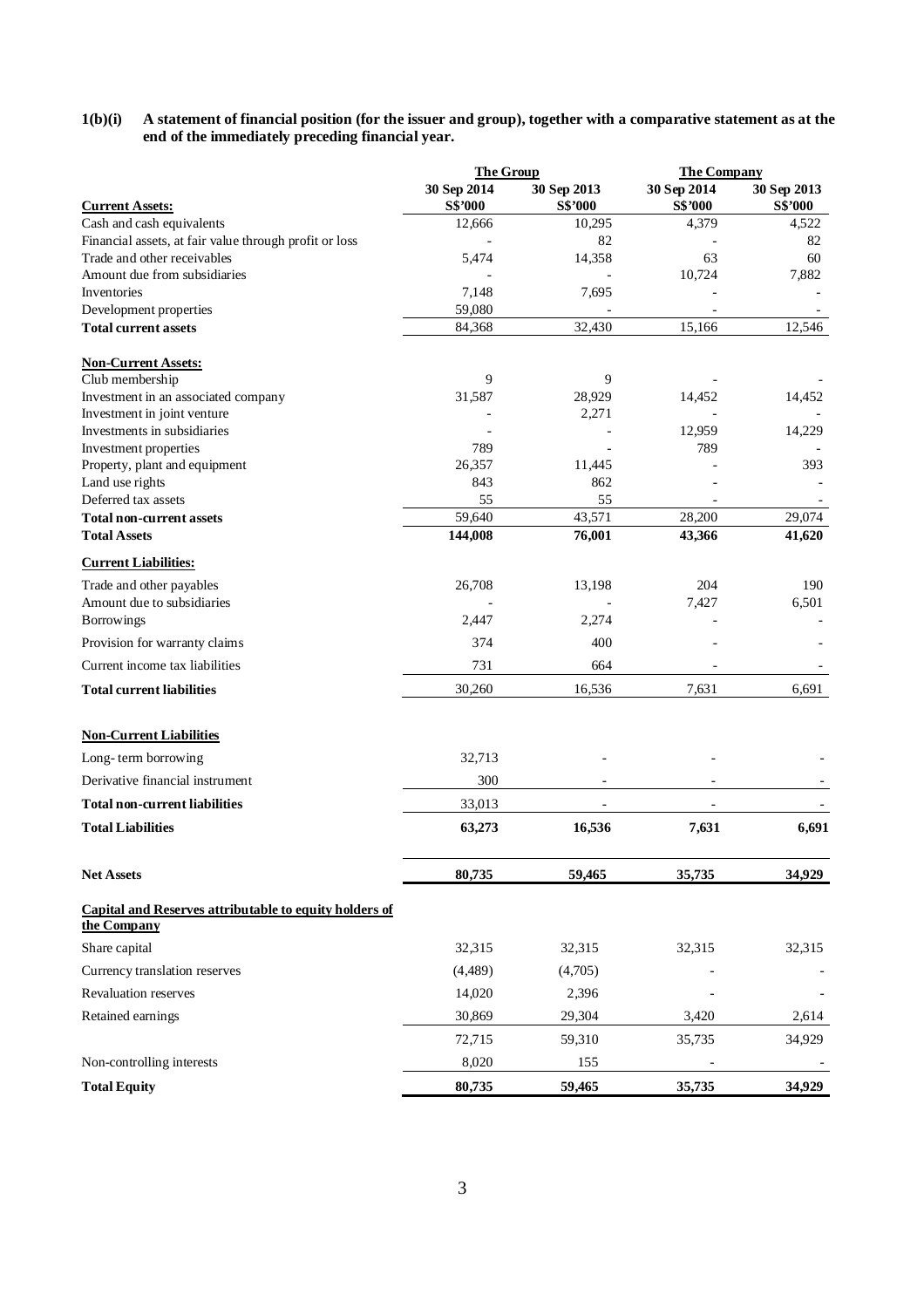## **1(b)(ii) Aggregate amount of group's borrowings and debt securities.**

|                                                    | As at 30/9/2014<br>(S\$'000)     |                             | As at 30/9/2013<br>(S\$'000)     |                             |
|----------------------------------------------------|----------------------------------|-----------------------------|----------------------------------|-----------------------------|
|                                                    | <b>Secured</b><br><b>S\$'000</b> | Unsecured<br><b>S\$'000</b> | <b>Secured</b><br><b>S\$'000</b> | Unsecured<br><b>S\$'000</b> |
| Amount repayable in one year or less, or on demand | 2.447                            | $\blacksquare$              | 2.274                            |                             |
| Amount repayable after one year                    | 32,713                           | $\blacksquare$              | ۰                                |                             |

The Group's borrowings are secured by land held for property development, leasehold buildings and land use rights and corporate guarantees.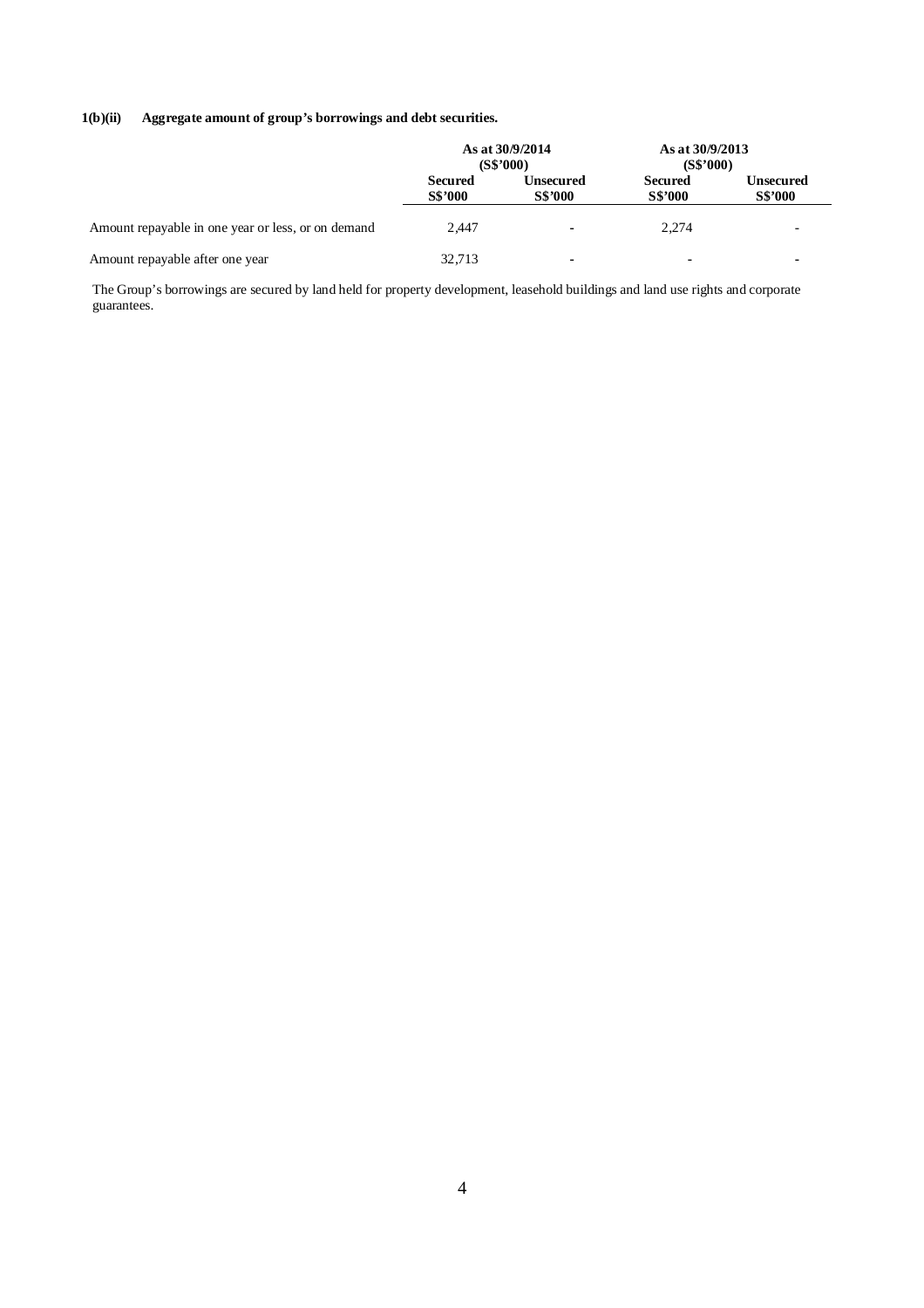**1(c) A statement of cash flows (for the group), together with a comparative statement for the corresponding period of the immediately preceding financial year**.

|                                                                                                 | 30 Sep 2014<br><b>S\$'000</b> | 30 Sep 2013<br><b>S\$'000</b> |
|-------------------------------------------------------------------------------------------------|-------------------------------|-------------------------------|
| <b>Cash flows from operating activities</b>                                                     |                               |                               |
| Net profit                                                                                      | 3,081                         | 9,490                         |
| Adjustments for:                                                                                |                               |                               |
| Income tax expense                                                                              | 722                           | 676                           |
| Amortisation and depreciation                                                                   | 633                           | 574                           |
| Property, plant and equipment written off                                                       | 163                           |                               |
| Interest income                                                                                 | (39)                          | (66)                          |
| Interest expense                                                                                | 182                           | 135                           |
| Dividend income                                                                                 |                               | (59)                          |
| Share of results of joint venture                                                               |                               | 24                            |
| Share of results of an associated company, net of tax                                           | (4,036)                       | (3,530)                       |
| Reversal of impairment loss for an associated company                                           |                               | (3,555)                       |
| Fair value loss / (gain) on financial assets at fair value through profit and loss              | 10                            | (10)                          |
| Fair value gain on investment properties                                                        | (156)                         |                               |
| Gain on disposal of financial assets at fair value through profit and loss                      | (8)                           | (151)                         |
| Gain on disposal of property, plant and equipment<br>Gain on deemed disposal of a joint venture | (6)<br>(1,276)                | (27)                          |
| Impairment loss on goodwill                                                                     | 2,615                         |                               |
| Unrealised foreign exchange loss                                                                | 463                           | 58                            |
|                                                                                                 |                               |                               |
| Operating cash flow before working capital changes                                              | 2,348                         | 3,559                         |
| Change in working capital:<br>Inventories                                                       |                               |                               |
| Trade and other receivables                                                                     | 1,149<br>9,334                | (408)<br>(1,319)              |
| Trade and other payables and warranty provision                                                 | 204                           | 1,220                         |
| Development properties                                                                          | (58,370)                      |                               |
| Cash (used in)/ generated from operations                                                       | (45, 335)                     | 3.052                         |
| Income tax paid                                                                                 | (654)                         | (474)                         |
| Net cash (used in) / provided by operating activities                                           | (45,989)                      | 2,578                         |
| <b>Cash flows from investing activities</b>                                                     |                               |                               |
| Purchase of property, plant and equipment                                                       | (3,007)                       | (3,507)                       |
| Deposits for land held for property development                                                 |                               | (5,561)                       |
| Proceeds from the sale of property, plant and equipment                                         | 17                            | 27                            |
| Proceeds from sale of financial assets, at fair value through profit and loss                   | 80                            | 1,085                         |
| Acquisition of a subsidiary                                                                     | (1,127)                       |                               |
| Advances to joint venture                                                                       |                               | (898)                         |
| Dividends received from associated company                                                      | 1,062                         | 1,392                         |
| Dividends received from other investments                                                       |                               | 59                            |
| Interest received                                                                               | 39                            | 66                            |
| Addition to investment properties                                                               | (240)                         |                               |
| Net cash used in investing activities                                                           | (3,176)                       | (7, 337)                      |
| <b>Cash flows from financing activities</b>                                                     |                               |                               |
| Bills payable                                                                                   | (1,649)                       | 2,022                         |
| Proceeds from related parties' borrowing                                                        | 14,866                        | 3,850                         |
| Repayment of bank borrowings                                                                    | (2,274)                       | (1,943)                       |
| Proceeds from bank borrowings                                                                   | 35,456                        | 2,274                         |
| Proceeds from capital contribution by non-controlling interests                                 | 8,186                         |                               |
| Dividends paid to shareholders                                                                  | (2,098)                       | (2,098)                       |
| Deposit pledged                                                                                 | (949)                         | 148                           |
| Interest paid                                                                                   | (952)                         | (135)                         |
| Decrease in short-term deposits with more than 90 days maturity                                 |                               | 2,505                         |
| Net cash provided by financing activities                                                       | 50,586                        | 6,623                         |
| Net increase in cash and cash equivalents                                                       | 1,421                         | 1,864                         |
| Cash and cash equivalents at beginning of the financial year                                    | 10,121                        | 8,110                         |
| Effects of currency translation on cash and cash equivalents                                    | 1                             | 147                           |
| Cash and cash equivalents at end of the financial year                                          | 11,543                        | 10,121                        |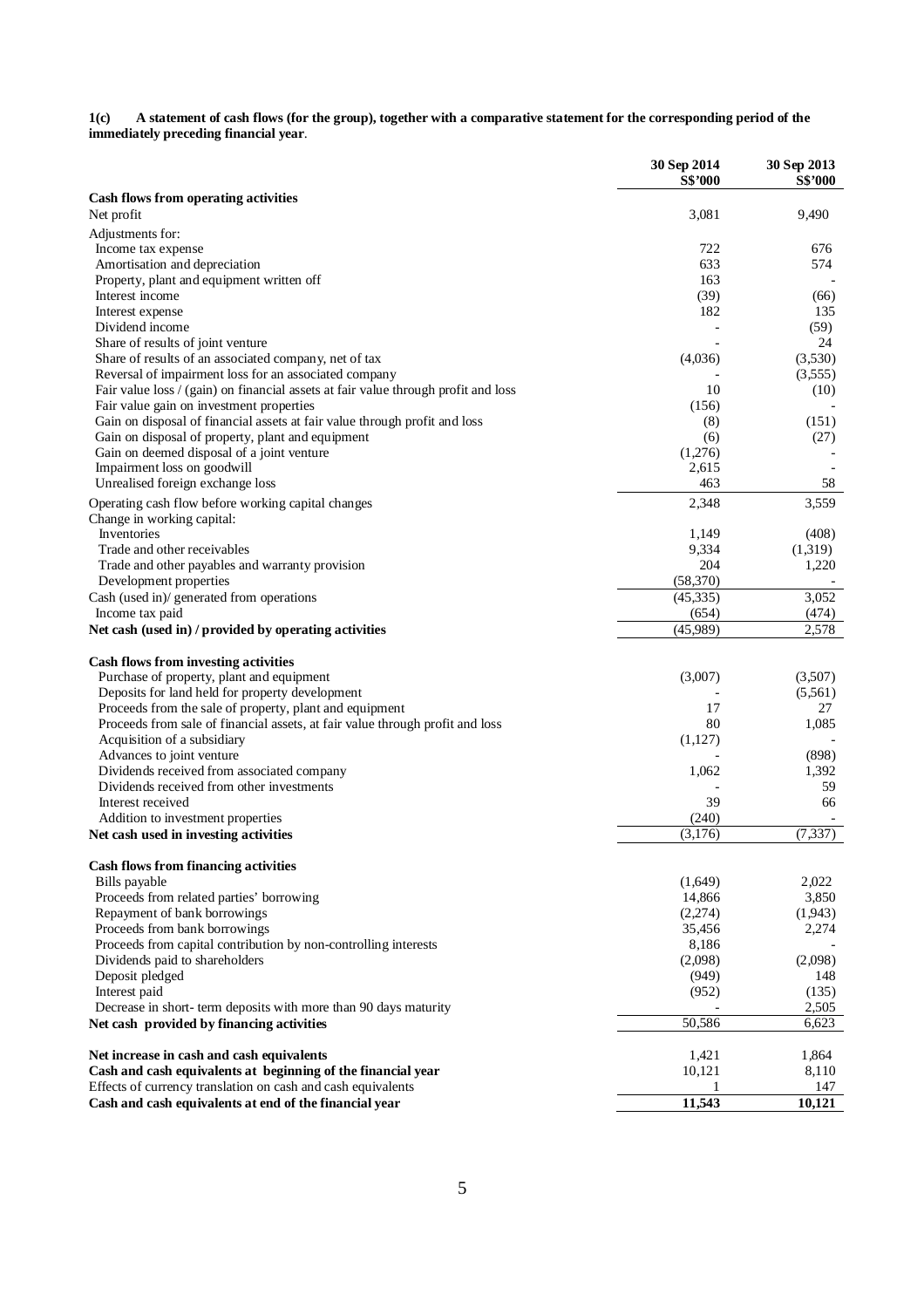**1(d)(i) A statement (for the issuer and group) showing either (i) all changes in equity or (ii) changes in equity other than those arising from capitalization issues and distributions to shareholders, together with a comparative statement for the corresponding period of the immediately preceding financial year.** 

|                                                                                                        | Attributable to equity holders of the Company |                                                      |                                                 |                                               |                         |                                                       |                                          |
|--------------------------------------------------------------------------------------------------------|-----------------------------------------------|------------------------------------------------------|-------------------------------------------------|-----------------------------------------------|-------------------------|-------------------------------------------------------|------------------------------------------|
|                                                                                                        | <b>Share</b><br>capital<br><b>S\$'000</b>     | <b>Currency</b><br>translation<br>reserve<br>S\$'000 | <b>Revaluation</b><br>reserve<br><b>S\$'000</b> | <b>Retained</b><br>earnings<br><b>S\$'000</b> | <b>Total</b><br>S\$'000 | Non-controlling<br><b>Interests</b><br><b>S\$'000</b> | <b>Total</b><br>equity<br><b>S\$'000</b> |
| <b>The Group</b>                                                                                       |                                               |                                                      |                                                 |                                               |                         |                                                       |                                          |
| Balance as at 1 Oct 2013                                                                               | 32,315                                        | (4,705)                                              | 2,396                                           | 29,304                                        | 59,310                  | 155                                                   | 59,465                                   |
| Total comprehensive<br>income/ (loss) for the<br>financial year<br>Dividend relating to<br>$2013$ paid |                                               | 216<br>$\overline{a}$                                | 11,624                                          | 3,663<br>(2,098)                              | 15,503<br>(2,098)       | (321)                                                 | 15,182<br>(2,098)                        |
| Capital contribution                                                                                   |                                               |                                                      |                                                 |                                               |                         | 8,186                                                 | 8,186                                    |
|                                                                                                        |                                               |                                                      |                                                 |                                               |                         |                                                       |                                          |
| Balance as at 30 Sep 2014                                                                              | 32,315                                        | (4,489)                                              | 14,020                                          | 30,869                                        | 72,715                  | 8,020                                                 | 80,735                                   |
| <b>The Group</b>                                                                                       |                                               |                                                      |                                                 |                                               |                         |                                                       |                                          |
| Balance as at 1 Oct 2012                                                                               | 32,315                                        | (3,640)                                              | 2,528                                           | 21,871                                        | 53,074                  | 186                                                   | 53,260                                   |
| Total comprehensive<br>(loss)/income for the<br>financial year<br>Dividend relating to<br>$2012$ paid  |                                               | (1,065)                                              | (132)                                           | 9,531<br>(2,098)                              | 8,334<br>(2,098)        | (31)                                                  | 8,303<br>(2,098)                         |
| Balance as at 30 Sep 2013                                                                              | 32,315                                        | (4,705)                                              | 2,396                                           | 29,304                                        | 59,310                  | 155                                                   | 59,465                                   |
|                                                                                                        |                                               |                                                      |                                                 |                                               |                         |                                                       |                                          |

## **Attributable to equity holders of the Company**

|                                                                   | Share<br>Capital<br>S\$'000 | <b>Retained</b><br>earnings<br><b>S\$'000</b> | <b>Total</b><br><b>S\$'000</b> |
|-------------------------------------------------------------------|-----------------------------|-----------------------------------------------|--------------------------------|
| <b>The Company</b>                                                |                             |                                               |                                |
| Balance as at 1 Oct 2013<br>Total comprehensive<br>income for the | 32,315                      | 2,614                                         | 34,929                         |
| financial year<br>Dividend relating to                            |                             | 2,904                                         | 2,904                          |
| $2013$ paid                                                       |                             | (2,098)                                       | (2,098)                        |
| Balance as at 30 Sep 2014                                         | 32,315                      | 3,420                                         | 35,735                         |
| <b>The Company</b>                                                |                             |                                               |                                |
| Balance as at 1 Oct 2012<br>Total comprehensive<br>income for the | 32,315                      | (66)                                          | 32,249                         |
| financial year<br>Dividend relating to                            |                             | 4,778                                         | 4,778                          |
| $2012$ paid                                                       |                             | (2,098)                                       | (2,098)                        |
| Balance as at 30 Sep 2013                                         | 32,315                      | 2,614                                         | 34,929                         |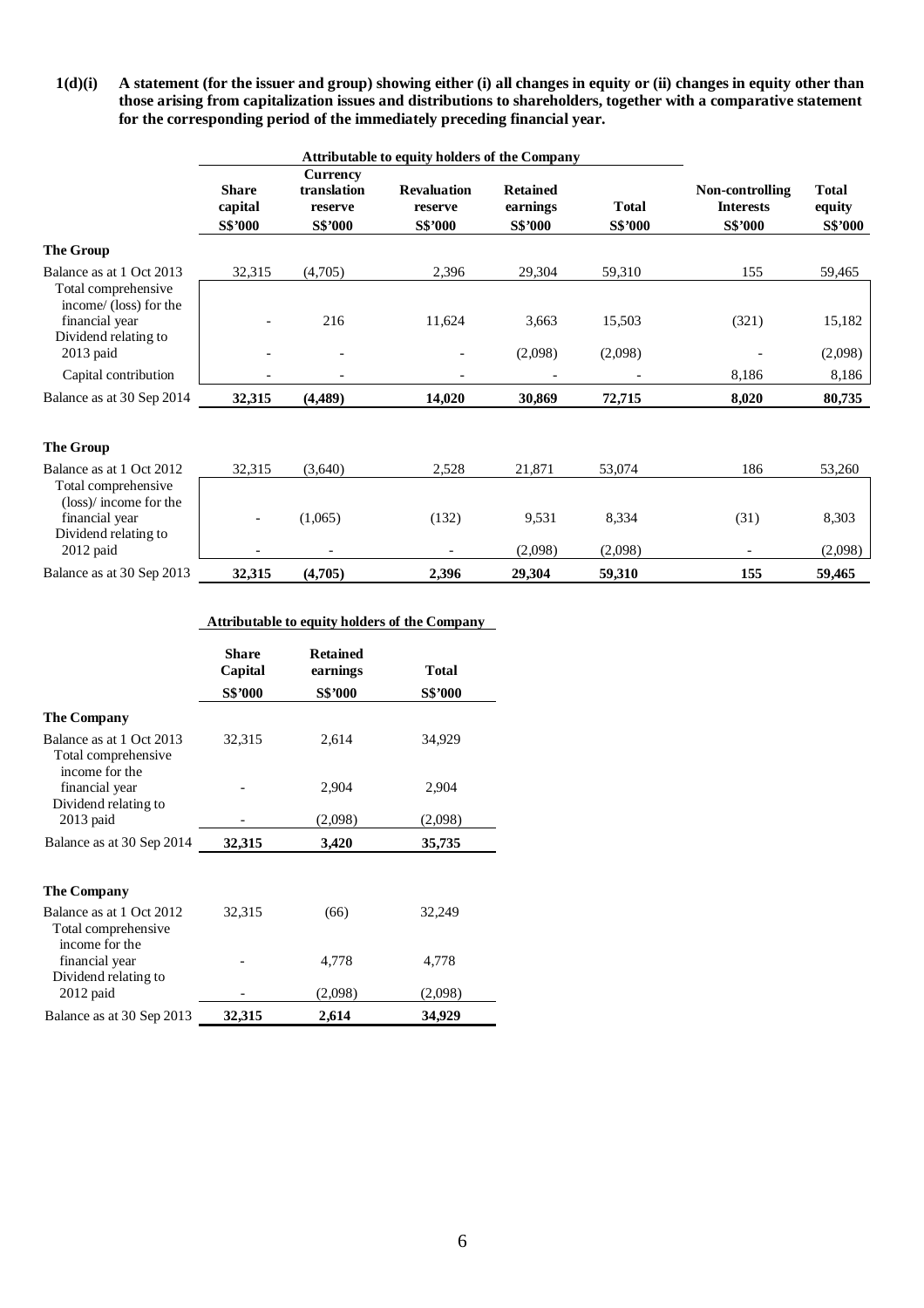**1(d)(ii) Details of any changes in the company's share capital arising from rights issue, bonus issue, share buy-backs, exercise of share options or warrants, conversion of other issues of equity securities, issue of shares for cash or as consideration for acquisition or for any other purpose since the end of the previous period reported on. State also the number of shares that may be issued on conversion of all the outstanding convertibles, as well as the number of shares held as treasury shares, if any, against the total number of issued shares excluding treasury shares of the issuer, as at the end of the current financial period reported on and as at the end of the corresponding period of the immediately preceding financial year.** 

None. There were no shares held as treasury shares as at  $30<sup>th</sup>$  September 2014

**1(d)(iii) To show the total number of issued shares excluding treasury shares as at the end of the current financial period and as at the end of the immediately preceding year**

As at 30 September 2014, the total number of issued shares of the Company was 209,826,140 (As at 30 September 2013: 209,826,140).

### **1(d)(iv) A statement showing all sales, transfers, disposal, cancellation and/or use of treasury shares as at the end of the current financial period reported on**

Not applicable

**2. Whether the figures have been audited or reviewed and in accordance with which auditing standard or practice.** 

The figures have not been audited nor reviewed.

**3. Where the figures have been audited or reviewed, the auditors' report (including any qualifications or emphasis of a matter).** 

Not applicable.

#### **4. Whether the same accounting policies and methods of computation as in the issuer's most recently audited annual financial statements have been applied.**

Save as disclosed in paragraph 5 below, the Company and the Group has applied the same accounting policies and methods of computation as in the Group's most recently audited financial statements for the financial year ended 30 September 2013.

Certain comparatives have been reclassified to conform with current year's presentation. The reclassification has no impact on the profit and loss accounts of the Company and the Group.

#### **5. If there are any changes in the accounting policies and methods of computation, including any required by an accounting standard, what has changed, as well as the reasons for, and the effect of, the change.**

As at the end of the financial year, the Group has changed its policy on land and buildings from cost model to revaluation model. The Board considers the change will result in a more appropriate presentation of the value of the Group's assets. This change in accounting policy has been applied prospectively.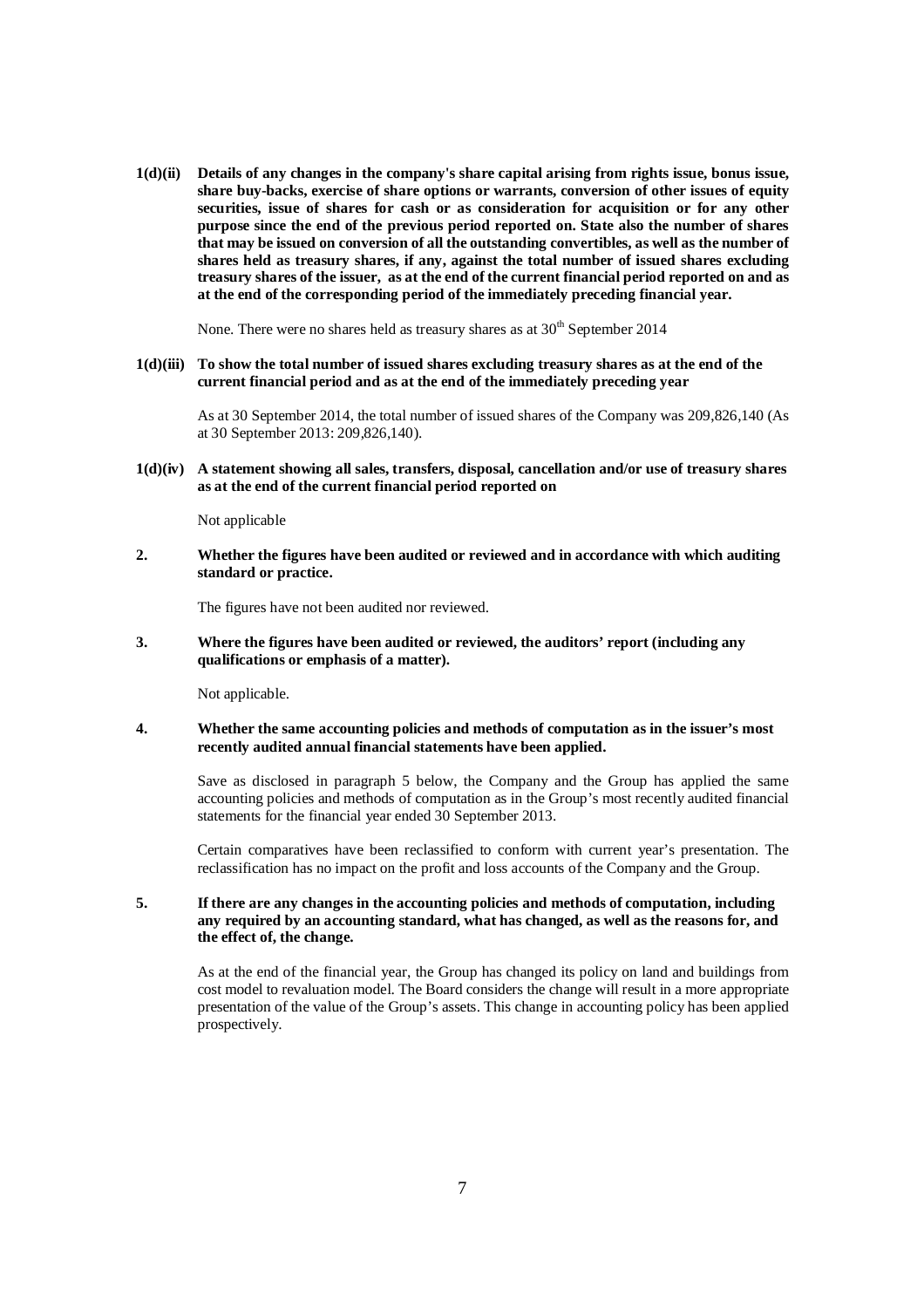**6. Earnings per ordinary share of the group for the current financial period reported on and the corresponding period of the immediately preceding financial year, after deducting any provision for preference dividends.** 

|                                                            | <b>The Group</b> |             |  |
|------------------------------------------------------------|------------------|-------------|--|
|                                                            | 30 Sep 2014      | 30 Sep 2013 |  |
| Amounts in cents                                           |                  |             |  |
| Profit per ordinary share for the period reported on based |                  |             |  |
| on net profit attributable to shareholders:                |                  |             |  |
| (i) Based on the weighted average number of ordinary       | 1.75             | 4.54        |  |
| shares on issue                                            |                  |             |  |
| (ii) Based on a fully diluted basis                        | 1.75             | 4.54        |  |

The earnings per share is calculated based on the group's net profit attributable to the shareholders divided by the issued share capital of the Company of 209,826,140 shares.

**7. Net asset value (for the issuer and group) per ordinary share based on issued share capital of the issuer at the end of the (a) current financial period reported on; and (b) immediately preceding financial year.** 

|                                                                                             |             | The Group   | <b>The Company</b> |             |
|---------------------------------------------------------------------------------------------|-------------|-------------|--------------------|-------------|
|                                                                                             | 30 Sep 2014 | 30 Sep 2013 | 30 Sep 2014        | 30 Sep 2013 |
| Amounts in cents                                                                            |             |             |                    |             |
| Net asset value (NAV) per<br>ordinary share based on the<br>issued share capital at the end |             |             |                    |             |
| of the year                                                                                 | 34.65       | 28.27       | 17.03              | 16.65       |

**8. A review of the performance of the group, to the extent necessary for a reasonable understanding of the group's business. The review must discuss any significant factors that affected the turnover, costs, and earnings of the group for the current financial period reported on, including (where applicable) seasonal or cyclical factors; it must also discuss any material factors that affected the cash flow, working capital, assets or liabilities of the group during the current financial period reported on**

## **Review of Group performance**

The Group's revenue reported at S\$30.2 million for financial year ended 30 September 2014 ("FY2014"). There is no significant change in revenue as compared to the last financial year ended 30 September 2013 ("FY2013") of S\$31.0 million. The revenue is mainly contributed by trading segment.

The Group's gross profit for FY2014 is S\$12.0 million which is comparable to FY2013. The increase in gross profit margin is contributed by the trading segment.

Other losses of S\$1.7 million for FY2014 is mainly due to a impairment loss on goodwill less off a gain on deemed disposal on the shareholding interest in Uno Casa S.A.R.L. at Casablanca, Morocco. In FY2013, other gains of S\$3.8 million were mainly due to a reversal of allowance for impairment on investment in an associated company of S\$ 3.6 million.

Administrative and other operating expenses increased by S\$1.5 million from S\$7.3 million for FY2013 to S\$8.8 million for FY2014. This is mainly due to additional administrative expenses incurred for the new property development in Iskandar, and an increase in staff costs and property, plant and equipment written off.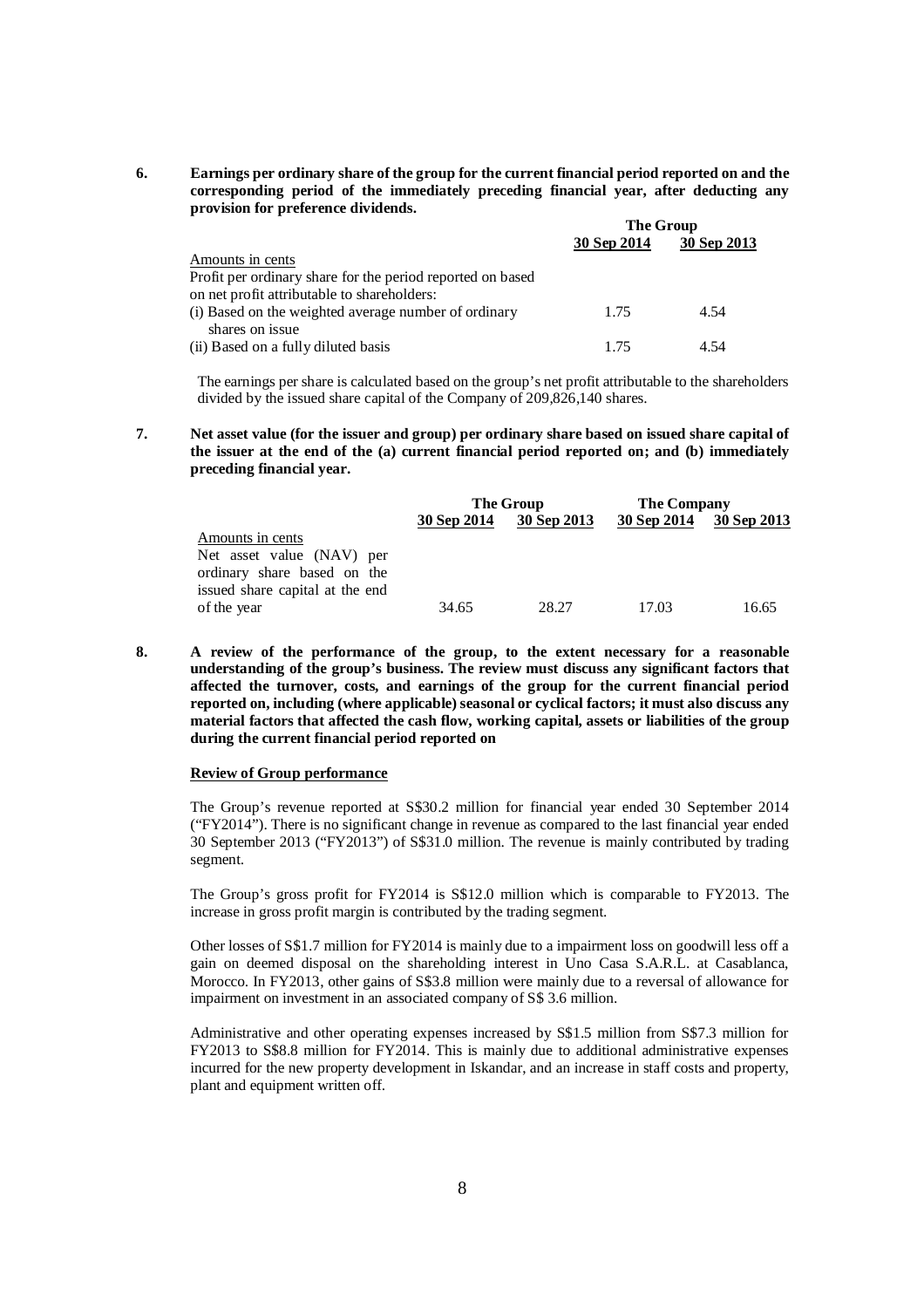Share of results of associated company increased by S\$0.5 million from S\$3.5 million for FY2013 to S\$4.0 million for FY2014 mainly due to an increase in profits from its property development segment.

As a result of the above, the Group's profit attributable to shareholders for FY2014 reported at S\$3.7 million as compared to S\$9.5 million for FY2013.

#### **Review of working capital, assets or liabilities**

#### Trade and other receivables

Decrease in trade and other receivables is mainly due to a decrease in deposit paid for land held for property development of S\$5.8 million in FY2013. The deposit is transferred to the Development Properties Accounts upon completion of the land acquisition transaction in the current financial year. In addition, there is a decrease in trade receivables of about S\$2.6 million as a result of improvements in collection from key project customers.

#### Development properties

Increase in development properties of S\$59.0 million is mainly due to acquisition of land held for property development in Iskandar.

#### Investment in an associated company

Investment in an associated company increased by S\$2.7 million is mainly due to share of results of associated company amounting to S\$4.0 million net off dividend income received of S\$1.1 million.

### Investment in joint venture

Investment in joint venture decreased is due to the joint venture has become a subsidiary of the Group after a further acquisition of an additional 50% interest in the joint venture.

#### Property, plant and equipment

Property, plant and equipment increased mainly due to revaluation surplus and additional costs incurred for office premise set up in Iskandar for the property development business.

#### Trade and other payables

Increase in trade and other payables are mainly due to an increase in advances from related parties for the financing of property development business.

#### Bank borrowings

Increase in bank borrowings is mainly due to the financing of the property development business.

## **Review of cashflow**

The Group reported a net increase in cash and cash equivalents is mainly due to funds generated from financing activities offset with net cash outflow from operating and investing activities. The net cash outflow from operating activities is mainly due to purchase of land for property development business.

#### **9. Where a forecast, or a prospect statement, has been previously disclosed to shareholders, any variance between it and the actual results.**

There was no forecast or prospect statement disclosed to the shareholders in the previous announcement.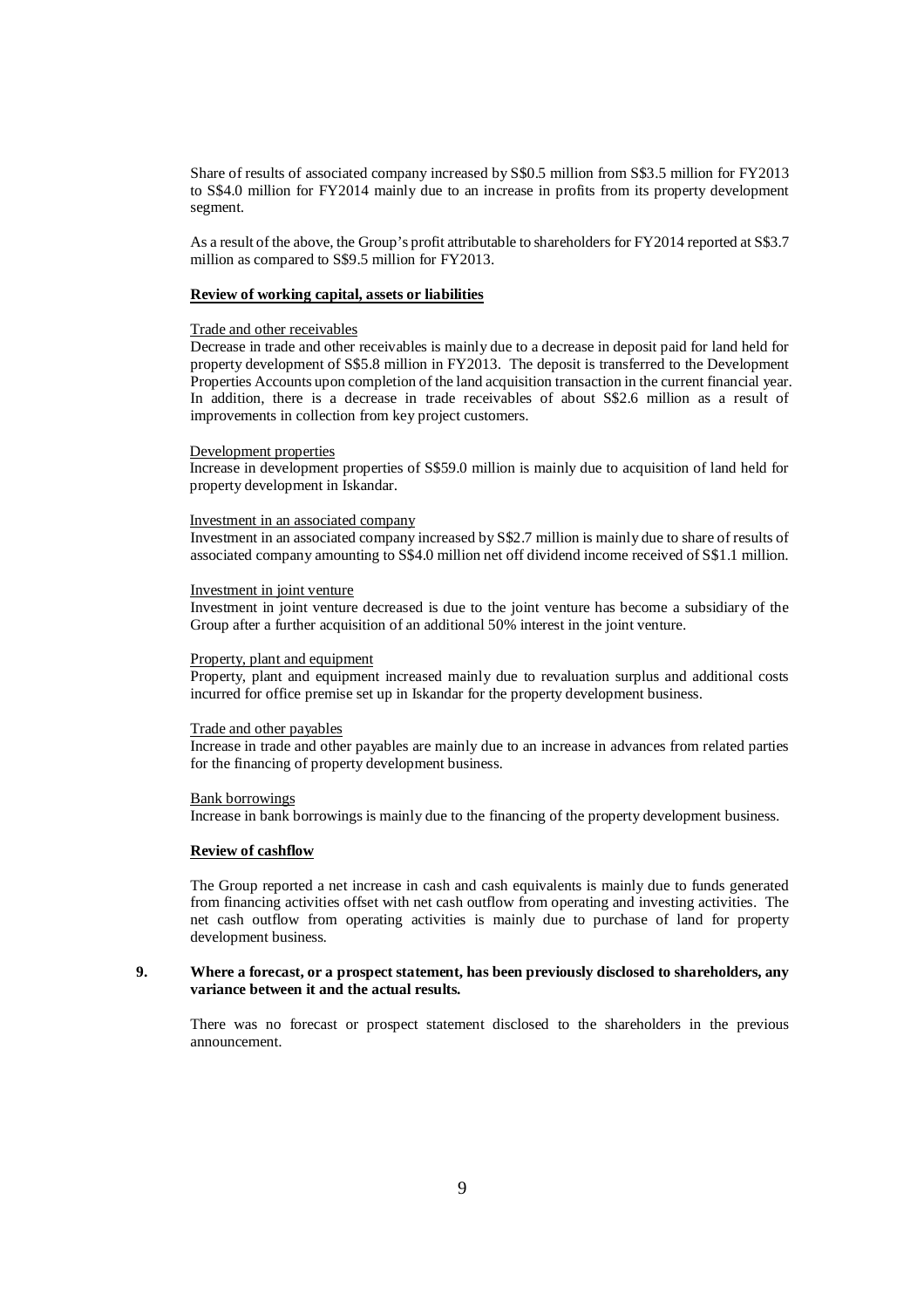### **10. A commentary at the date of the announcement of the significant trends and competitive conditions of the industry in which the group operates and any known factors or events that may affect the group in the next reporting period and the next 12 months.**

For our trading business in Singapore, prospects remain challenging due to a slowdown in the property market and the return of the Ariston distributorship to its principal. Nonetheless we are actively exploring opportunities to increase our product range in the Singapore market. We are also actively exploring opportunities to expand in other regional markets as well as enhancing our brand image in selective markets.

As for our property development business in Iskandar Malaysia, we are cautiously optimistic given the property cooling measures introduced by the Malaysia Government in the last quarter of 2013 and the increased competition from other developments. However, we believe that the fundamentals for property in Iskandar remain encouraging in the longer term given the increased connectivity with the proposed announcement of the high speed rail project from Singapore to Johor Bahru and Kuala Lumpur.

### **11. Dividend**

## **(a) Current Financial Period Reported On**

Proposed final dividend for the current financial period reported on is as followed:

| Name of Dividend                   | Proposed Final Exempt |
|------------------------------------|-----------------------|
|                                    | (one-tier) Dividend   |
| Dividend Type                      | Cash                  |
| Dividend Amount per ordinary share | $1.00$ cent.          |

The proposed dividend has not been included in the financial statements.

### **(b) Corresponding Period of the Immediately Preceding Financial Year**

Final tax exempt dividend of 1 cent per ordinary share was declared for the corresponding period of the immediate preceding financial year.

## **(c) Date Payable and Books Closure Date**

Books closure date and the date of the dividend payable will be announced later.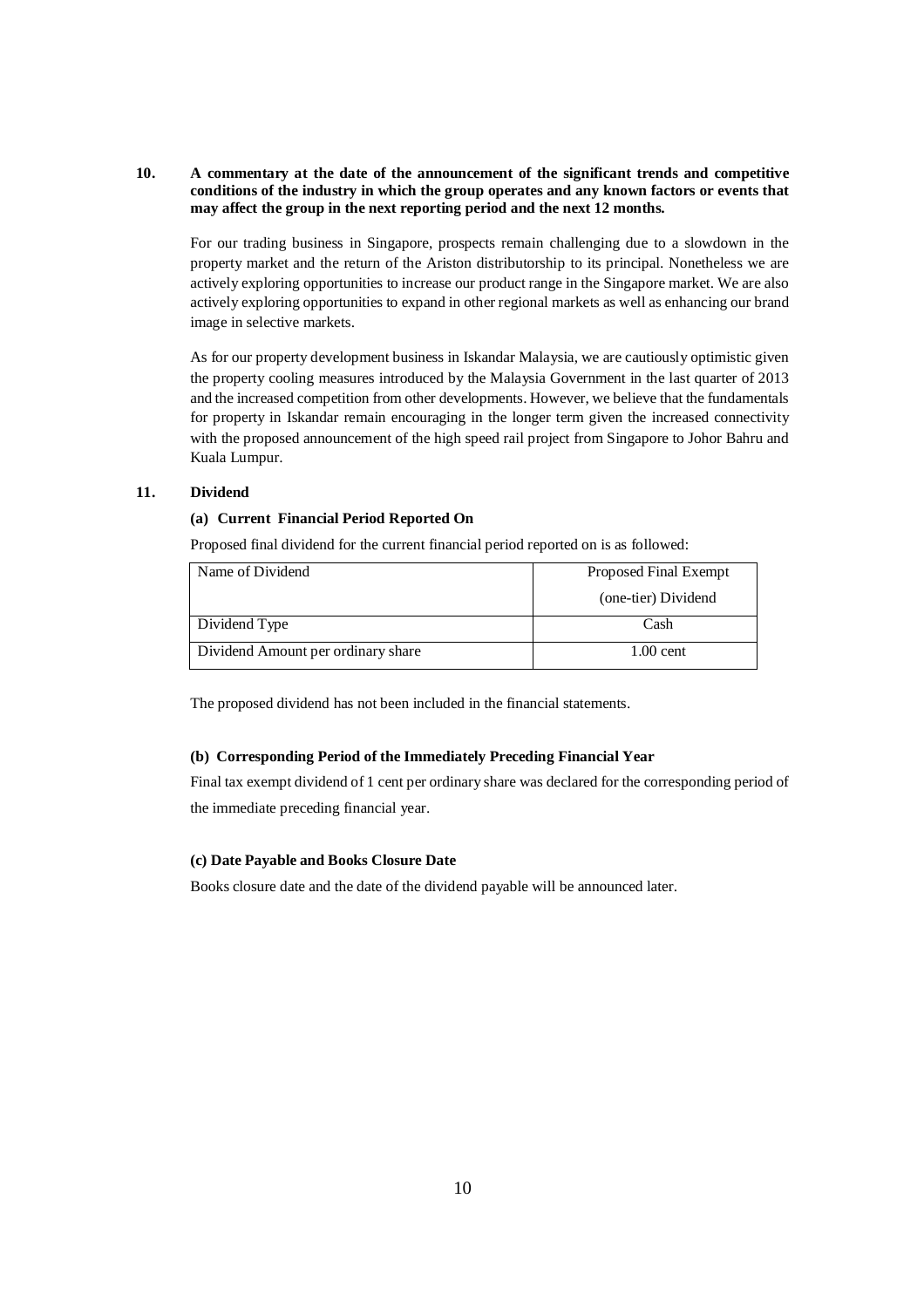# **PART II - ADDITIONAL INFORMATION REQUIRED FOR FULL YEAR ANNOUNCEMENT**

# **(This part is not applicable to Q1, Q2, Q3 or Half Year Results)**

# **12.(a) Primary segment reporting – Business Segment**

| 2014                                                                                    | <b>Trading</b> | <b>Manufacturing</b> | <b>Property</b>          | Other          | <b>Total</b>     |
|-----------------------------------------------------------------------------------------|----------------|----------------------|--------------------------|----------------|------------------|
|                                                                                         |                |                      | Development              |                |                  |
|                                                                                         | <b>S\$'000</b> | <b>S\$'000</b>       | <b>S\$'000</b>           | <b>S\$'000</b> | <b>S\$'000</b>   |
| <b>REVENUE</b>                                                                          |                |                      |                          |                |                  |
| External sales                                                                          | 23,696         | 6,570                |                          |                | 30,266           |
| Inter-segment sales                                                                     |                | (30)                 |                          | ٠              | (30)             |
| Sales to external parties                                                               | 23,696         | 6,540                | $\blacksquare$           | ä,             | 30,236           |
| <b>RESULTS</b>                                                                          |                |                      |                          |                |                  |
| Segment result                                                                          | 3,648          | (1,358)              | (629)                    | (412)          | 1,249            |
| Interest income                                                                         |                | 7                    | 32                       |                | 39               |
| Share of results of associated company<br>Gain on deemed disposal of a joint<br>venture |                |                      |                          | 4,036<br>1,276 | 4,036<br>1,276   |
| Impairment loss on goodwill<br>Finance cost                                             |                |                      |                          | (2,615)        | (2,615)<br>(182) |
| Profit before income tax                                                                |                |                      |                          |                | 3,803            |
| Income tax expenses                                                                     |                |                      |                          |                | (722)            |
| <b>Total Profit</b>                                                                     |                |                      |                          |                | 3,081            |
|                                                                                         |                |                      |                          |                |                  |
| <b>ASSETS</b>                                                                           |                |                      |                          |                |                  |
| Segment assets                                                                          | 35,894         | 8,955                | 63,351                   | 4,157          | 112,357          |
| Associated company                                                                      |                |                      |                          | 31,587         | 31,587           |
| Unallocated assets:                                                                     |                |                      |                          |                |                  |
| Deferred tax asset                                                                      |                |                      |                          |                | 55<br>9          |
| Club membership<br><b>Consolidated Total Assets</b>                                     |                |                      |                          |                | 144,008          |
|                                                                                         |                |                      |                          |                |                  |
| <b>LIABILITIES</b><br>Segment liabilities                                               | 4,809          | 3,189                | 19,175                   | 209            | 27,382           |
| Unallocated liabilities:                                                                |                |                      |                          |                |                  |
| <b>Bank borrowings</b>                                                                  |                |                      |                          |                | 35,160           |
| Income tax liabilties                                                                   |                |                      |                          |                | 731              |
| <b>Consolidated Total Liabilities</b>                                                   |                |                      |                          |                | 63,273           |
| <b>OTHER</b>                                                                            |                |                      |                          |                |                  |
| Capital expenditure                                                                     | 176            | 78                   | 2,810                    |                | 3,064            |
| Depreciation                                                                            | 427            | 168                  | 19                       |                | 614              |
| Amortisation                                                                            |                | 19                   | $\overline{\phantom{a}}$ |                | 19               |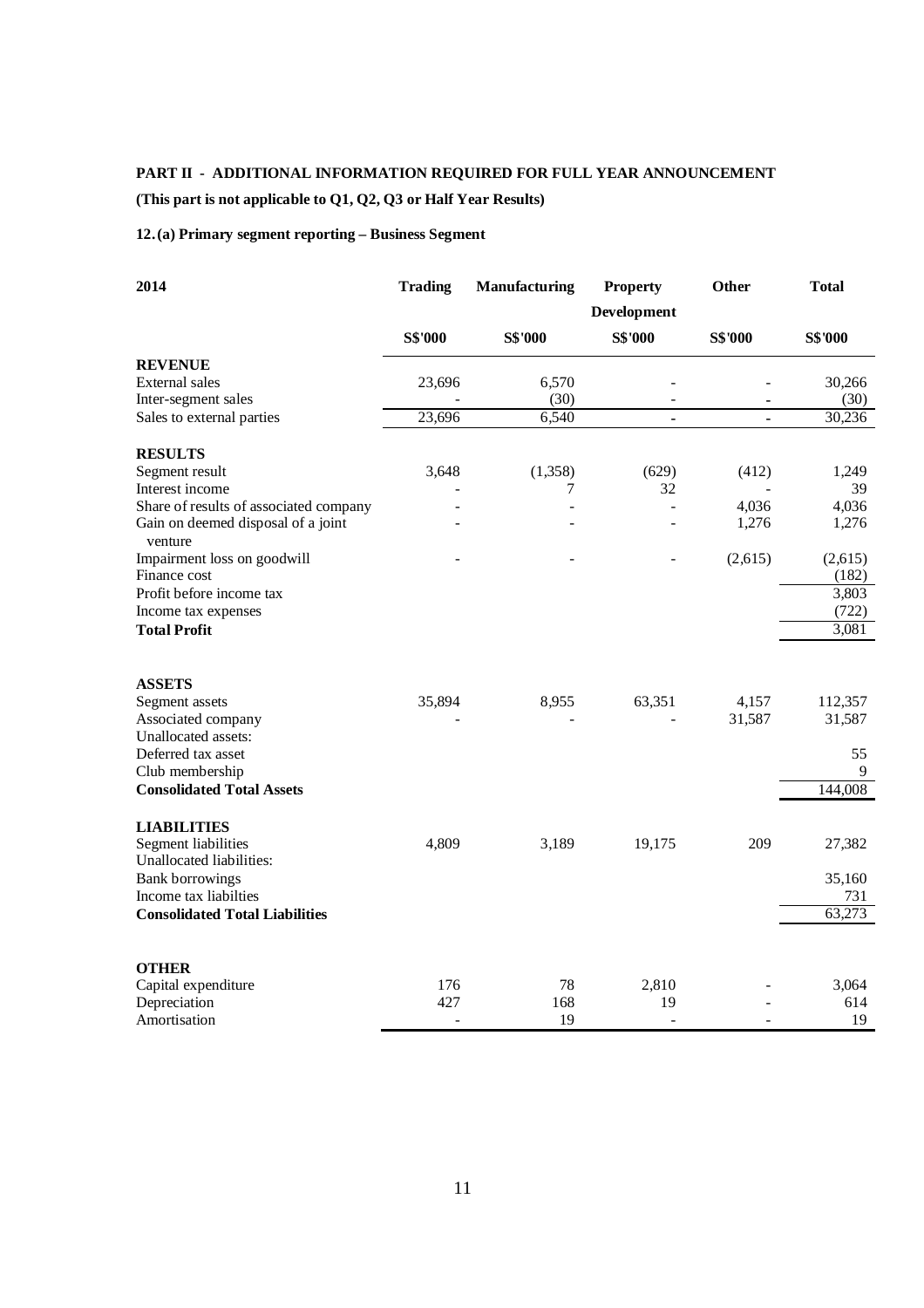# **12.(a) Primary segment reporting – Business Segment (continued)**

| 2013                                                     | <b>Trading</b> | Manufacturing  | <b>Property</b> | Other                    | <b>Total</b>    |
|----------------------------------------------------------|----------------|----------------|-----------------|--------------------------|-----------------|
|                                                          | Development    |                |                 |                          |                 |
|                                                          | <b>S\$'000</b> | <b>S\$'000</b> | <b>S\$'000</b>  | <b>S\$'000</b>           | <b>S\$'000</b>  |
| <b>REVENUE</b>                                           |                |                |                 |                          |                 |
| External sales                                           | 23,780         | 7,241          |                 |                          | 31,021          |
| Inter-segment sales                                      |                | (14)           | $\sim$          |                          | (14)            |
| Sales to external parties                                | 23,780         | 7,227          | $\blacksquare$  | $\overline{\phantom{a}}$ | 31,007          |
| <b>RESULTS</b>                                           |                |                |                 |                          |                 |
| Segment result                                           | 3,671          | (70)           |                 | (425)                    | 3,176           |
| Interest income                                          | 3              | 12             |                 | 51                       | 66              |
| Reversal of impairment on associated<br>company          |                |                |                 | 3,555                    | 3,555           |
| Share of results of associated company                   |                |                |                 | 3,529                    | 3,529           |
| Share of loss of joint venture                           |                |                |                 | (24)                     | (24)            |
| Finance cost<br>Profit before income tax                 |                |                |                 |                          | (135)           |
| Income tax expenses                                      |                |                |                 |                          | 10,167<br>(677) |
| <b>Total Profit</b>                                      |                |                |                 |                          | 9,490           |
|                                                          |                |                |                 |                          |                 |
| <b>ASSETS</b>                                            |                |                |                 |                          |                 |
| Segment assets                                           | 25,913         | 7,855          | 5,865           | 5,022                    | 44,655          |
| Associated company                                       |                |                |                 | 28,929                   | 28,929          |
| Joint Venture<br>Unallocated assets:                     |                |                |                 | 2,271                    | 2,271           |
| Deferred tax asset                                       |                |                |                 |                          | 55              |
| Club membership                                          |                |                |                 |                          | 9               |
| Financial assets at fair value through<br>profit or loss |                |                |                 |                          | 82              |
| <b>Consolidated Total Assets</b>                         |                |                |                 |                          | 76,001          |
| <b>LIABILITIES</b>                                       |                |                |                 |                          |                 |
| Segment liabilities                                      | 8,511          | 2,367          | 2,396           | 324                      | 13,598          |
| Unallocated liabilities:                                 |                |                |                 |                          |                 |
| <b>Bank borrowings</b>                                   |                |                |                 |                          | 2,274           |
| Income tax liabilities                                   |                |                |                 |                          | 664             |
| <b>Consolidated Total Liabilities</b>                    |                |                |                 |                          | 16,536          |
| <b>OTHER</b>                                             |                |                |                 |                          |                 |
| Capital expenditure                                      | 3,500          | 7              |                 |                          | 3,507           |
| Depreciation                                             | 365            | 190            |                 |                          | 555             |
| Amortisation                                             |                | 19             |                 |                          | 19              |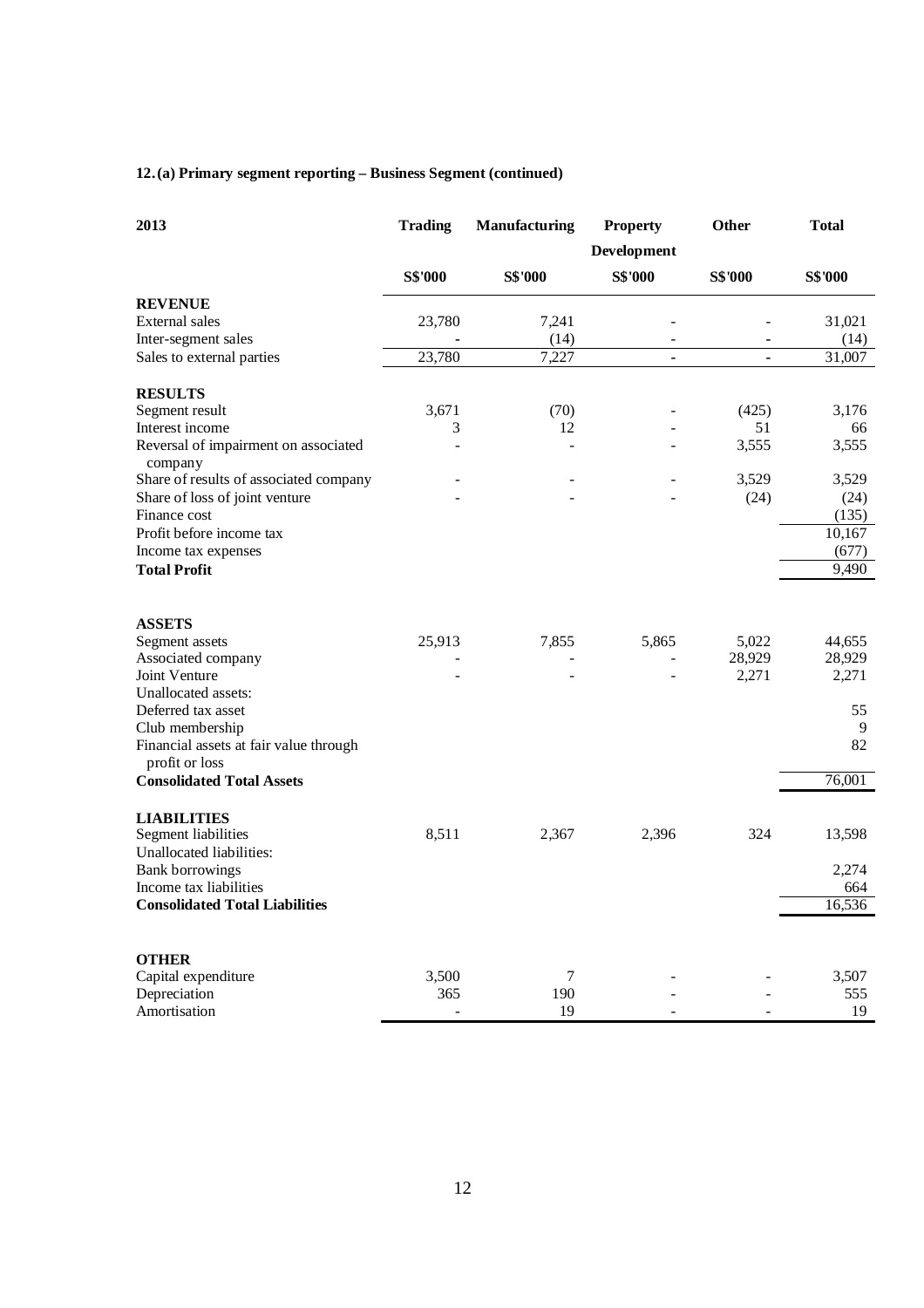#### **12. (b) Secondary segment reporting – Geographical Segment**

|           | <b>Sales</b>    |                          | <b>Total assets</b> |                 |
|-----------|-----------------|--------------------------|---------------------|-----------------|
|           | 2014<br>S\$'000 | 2013<br>S\$'000          | 2014<br>S\$'000     | 2013<br>S\$'000 |
| Singapore | 22,128          | 22,292                   | 33,747              | 30,506          |
| Malaysia  |                 |                          | 98,296              | 34,556          |
| China     | 6,540           | 7.227                    | 8,955               | 8,668           |
| Morocco   | 328             | $\overline{\phantom{0}}$ | 3,010               | 2,271           |
| Other     | 1,240           | 1,488                    |                     |                 |
|           | 30,236          | 31,007                   | 144,008             | 76,001          |

**13. In the review of performance, the factors leading to any material changes in contributions to turnover and earnings by the business or geographical segments.**

### **Segment Reporting**

#### **Trading**

Revenue and segment profit for trading segment for FY2014 are comparable to FY2013.

#### **Manufacturing**

Revenue from manufacturing segment has decreased byS\$0.7 million from S\$7.2 million for FY2013 to S\$6.5 million for FY2014. The decrease is mainly due to loss of customers. As a results of the decrease in revenue and overall gross profit and increase in operating costs, the segment loss has increased from S\$70,000 for FY2013 to S\$1.4 million for FY2014.

## **Property Development**

Property development segment has yet to launch its project thus no revenue is generated for this financial year. However, operating costs incurred contributed to segment loss of S\$0.6 million for FY2014.

## **14. A breakdown of sales**

|     |                                                                                       | <b>FY 2014</b> | <b>FY 2013</b> | % Increase     |
|-----|---------------------------------------------------------------------------------------|----------------|----------------|----------------|
|     | Group                                                                                 | S\$'000        | <b>S\$'000</b> | $/$ (decrease) |
| (a) | Sales reported for the first half year                                                | 15,405         | 13,138         | 17%            |
|     |                                                                                       |                |                |                |
| (b) | Profit after tax before deducting minority interests<br>reported for first half year  | 2,300          | 2,565          | $(10\%)$       |
| (c) | Sales reported for the second half year                                               | 14,831         | 17,869         | (17%)          |
| (d) | Profit after tax before deducting minority interests<br>reported for second half year | 781            | 6.925          | (89%)          |